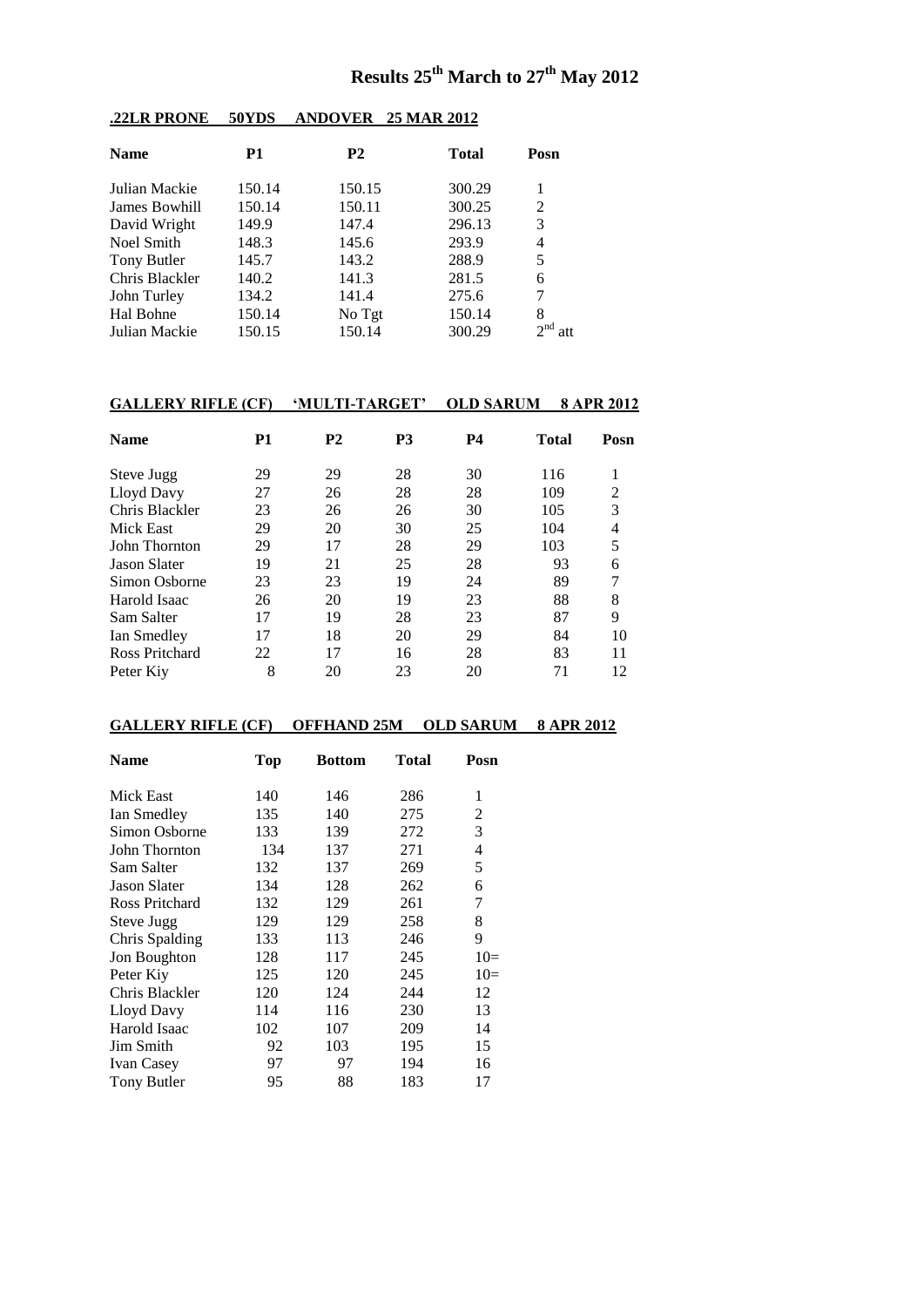### **.22RF OFFHAND 25M OLD SARUM 8 APR 2012**

| <b>Name</b>         | <b>Top</b> | <b>Bottom</b> | <b>Total</b> | Posn                   |
|---------------------|------------|---------------|--------------|------------------------|
| Mick East           | 146        | 149           | 295          | 1                      |
| Simon Osborne       | 144        | 143           | 287          | 2                      |
| Sam Salter          | 138        | 144           | 282          | 3                      |
| Ian Smedley         | 142        | 139           | 281          | 4                      |
| <b>Jason Slater</b> | 138        | 140           | 278          | 5                      |
| Steve Jugg          | 139        | 137           | 276          | 6                      |
| Ross Pritchard      | 133        | 136           | 269          | $7=$                   |
| John Thornton       | 134        | 135           | 269          | $7=$                   |
| Chris Spalding      | 136        | 132           | 268          | 9                      |
| Harold Isaac        | 130        | 137           | 267          | 10                     |
| Chris Blackler      | 139        | 126           | 265          | 11                     |
| Jim Smith           | 128        | 123           | 251          | 12                     |
| Tony Butler         | 122        | 128           | 250          | 13                     |
| <b>Ivan Casey</b>   | 116        | 128           | 244          | 14                     |
| <b>Mick East</b>    | 149        | 147           | 296          | 2 <sup>nd</sup><br>att |

#### **SERVICE RIFLE COMPETITION PRONE 100YDS BULFORD 'E' 15 APR 2012**

| <b>Name</b>       | Score | Posn |                              |
|-------------------|-------|------|------------------------------|
|                   |       |      |                              |
| Jon Boughton      | 90    |      |                              |
| Chris Blackler    | 86    | 2    |                              |
| <b>Ivan Casey</b> | 77    | 3    |                              |
| Chris Jenks       | 73    | 4    |                              |
| Chris Blackler    | 70    | $5=$ | .303                         |
| Jim Smith         | 70    | $5=$ |                              |
| John 'Thornton'   | 60    | 7    | John was not actually there! |
| Sam Salter        | 58    | 8    |                              |
| Steve Jugg        | 34    | 9    |                              |

#### **GALLERY RIFLE (FB) OFFHAND 100YDS BULFORD 'E' 15 APR 2012**

| Name | <b>Score</b> | Posn |
|------|--------------|------|
|      |              |      |

Simon Osborne 80 1 Congratulations on a wonderful win!

#### **GALLERY RIFLE (FB) OFFHAND 25M OLD SARUM 21 APR 2012**

| <b>Name</b>         | <b>Top</b> | Bottom | Total | Posn |
|---------------------|------------|--------|-------|------|
| Simon East          | 144        | 143    | 287   | 1    |
| Mick East           | 146        | 138    | 284   | 2    |
| Steve Jugg          | 138        | 140    | 278   | 3    |
| Ian Smedley         | 136        | 139    | 275   | 4    |
| Julian Mackie       | 130        | 127    | 257   | 5    |
| Ross Pritchard      | 124        | 127    | 251   | 6    |
| Sam Salter          | 124        | 126    | 250   | 7    |
| <b>Jason Slater</b> | 124        | 122    | 246   | 8    |
| <b>Ivan Casey</b>   | 117        | 120    | 237   | 9    |
| Rob Garland (G)     | 112        | 124    | 236   | 10   |
| Tom Fullick (G)     | 103        | 123    | 226   | 11   |
| John Thornton       | 113        | 108    | 221   | 12   |
| <b>Tony Butler</b>  | 105        | 114    | 219   | 13   |
| David Wright        | 105        | 110    | 215   | 14   |
| Gerry Bateman       | 106        | 106    | 212   | 15   |
| John Turley         | 89         | 115    | 204   | 16   |
| Jim Smith           | 96(16)     | 86(14) | 182   | 17   |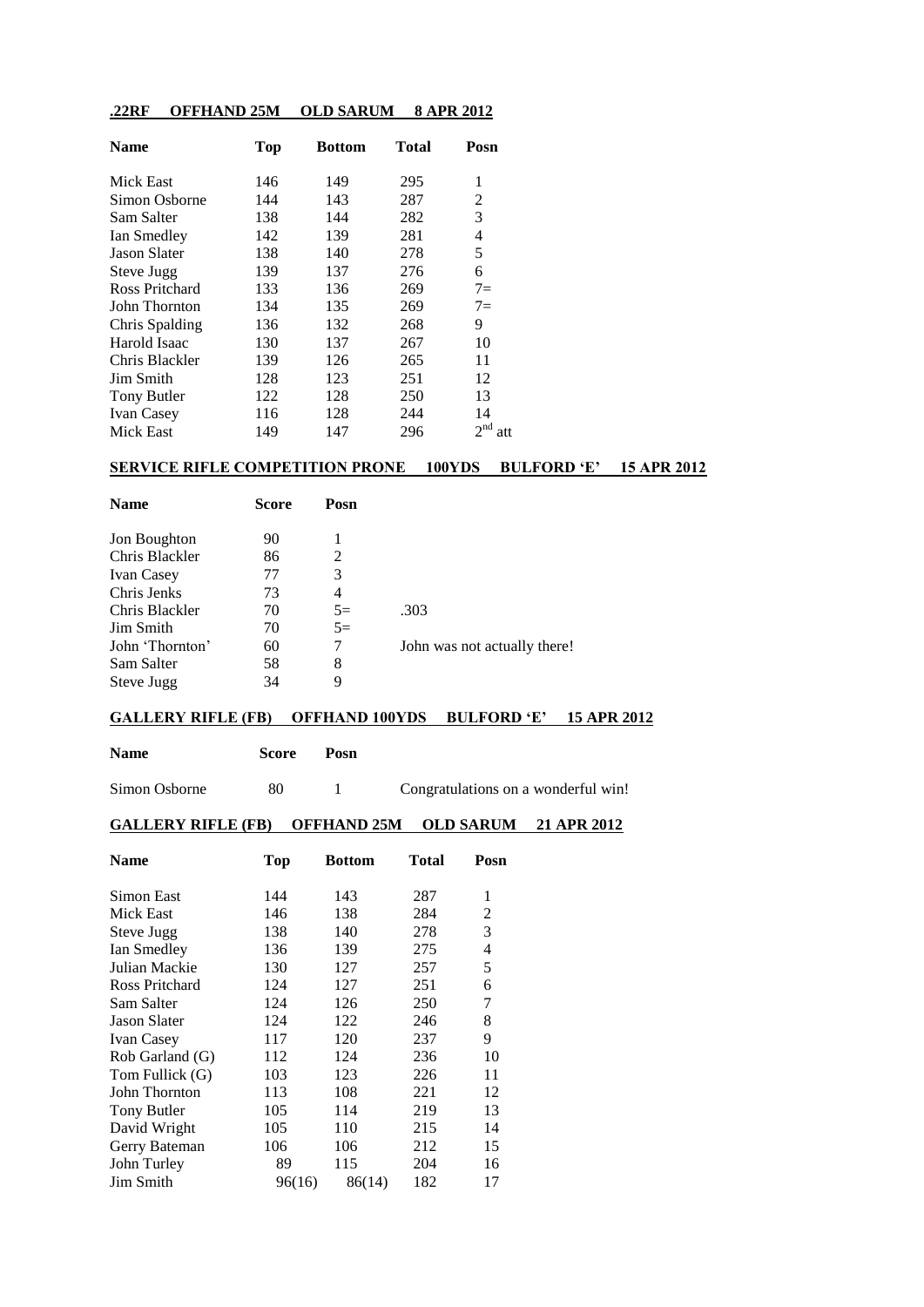| <b>GALLERY RIFLE (CF)</b> |           |                | 'TIMED & PRECISION 1' | <b>OLD SARUM</b> |                | 21 APR 2012 |
|---------------------------|-----------|----------------|-----------------------|------------------|----------------|-------------|
| <b>Name</b>               | <b>P1</b> | P <sub>2</sub> | P <sub>3</sub>        | <b>Total</b>     | Posn           |             |
| Simon East                | 120(8)    | 120(12)        | 60(5)                 | 300(25)          | 1              |             |
| Ian Smedley               | 120(5)    | 120(3)         | 60(4)                 | 300(12)          | $\overline{c}$ |             |
| Steve Jugg                | 119(2)    | 120(7)         | 60(5)                 | 299(14)          | 3              |             |
| <b>Jason Slater</b>       | 114(1)    | 120(7)         | 60(4)                 | 294(12)          | 4              |             |
| John Thornton             | 118(3)    | 116(3)         | 59(3)                 | 293(9)           | 5              |             |
| Ross Pritchard            | 114(3)    | 118(5)         | 60(5)                 | 292(13)          | 6              |             |
| Julian Mackie             | 113(0)    | 119(3)         | 60(4)                 | 292(7)           | 7              |             |
| Sam Salter                | 116(1)    | 117(3)         | 59(0)                 | 292(4)           | 8              |             |
| Mick East                 | 120(9)    | 120(8)         | 50(3)                 | 290(20)          | 9              |             |
| Martin Puxley (G)         | 116(5)    | 117(0)         | 57(2)                 | 290(7)           | 10             |             |
| <b>Bill Snook</b>         | 110(1)    | 120(4)         | 59(1)                 | 289(6)           | 11             |             |
| Rob Garland (G)           | 110(0)    | 117(3)         | 57(0)                 | 284(3)           | 12             |             |
| Gerry Bateman             | 109(0)    | 114(0)         | 59(1)                 | 282(1)           | 13             |             |
| John Turley               | 98(3)     | 119(5)         | 60(1)                 | 277(9)           | 14             |             |
| Tom Fullick (G)           | 88(0)     | 112(3)         | 59(1)                 | 259(4)           | 15             |             |
| Jim Smith                 | 84(0)     | 112(1)         | 56(0)                 | 252(1)           | 16             |             |
| David Wright              | 28(0)     | 117(1)         | 57(1)                 | 202(2)           | 17             |             |
| Julian Mackie             | 117(5)    | 119(7)         | 59(4)                 | 295(16)          | $2nd$ att      |             |

| .22 RIMFIRE (SEMI-AUTO) BENCHREST 25M |       |       |       | <b>GROUPING</b> | <b>OLD SARUM</b> |                 | 21 APR 2012 |
|---------------------------------------|-------|-------|-------|-----------------|------------------|-----------------|-------------|
| <b>Name</b>                           | Gp1   | Gp2   | Gp3   | Gp4             | Agg              | Posn            |             |
| Mick East                             | 0.286 | 0.250 | 0.209 | 0.324           | 0.2673           | 1               |             |
| Simon East                            | 0.190 | 0.250 | 0.456 | 0.334           | 0.3075           | 2               |             |
| Ian Smedley                           | 0.482 | 0.286 | 0.415 | 0.393           | 0.3940           | 3               |             |
| Noel Smith                            | 0.482 | 0.692 | 0.537 | 0.400           | 0.5278           | 4               |             |
| Julian Mackie                         | 0.352 | 0.748 | 0.388 | 0.660           | 0.5370           | 5               | $.22$ WMR   |
| John Thornton                         | 0.900 | 0.900 | 0.719 | 0.775           | 0.8235           | 6               |             |
| Jason Slater                          | 1.518 | 0.648 | 0.900 | 0.670           | 0.9340           | 7               |             |
| Rob Garland (G)                       | 1.493 | 0.794 | 1.144 | 0.445           | 0.9690           | 8               |             |
| Tony Butler                           | 1.278 | 0.784 | 0.883 | 1.171           | 1.0290           | 9               |             |
| <b>Ivan Casey</b>                     | 1.391 | 0.839 | 1.249 | 1.807           | 1.3215           | 10              |             |
| <b>Bill Snook</b>                     | 1.785 | 2.044 | 2.277 | 1.055           | 1.7903           | 11              |             |
| Mick East                             | 0.204 | 0.234 | 0.202 | 0.271           | 0.2278           | 2 <sup>nd</sup> | att         |
| <b>Ivan Casey</b>                     | 0.748 | 1.496 | 1.317 | 2.565           | 1.5315           | 2 <sup>nd</sup> | att         |

# **.22 RIMFIRE 'AMERICA MATCH' ANDOVER 29 APR 2012**

| <b>Name</b>    | Top | <b>Bottom</b> | Total | Posn |
|----------------|-----|---------------|-------|------|
| Chris Blackler | 163 | 91            | 254   |      |
| Doug Morley    | 147 | 83            | 230   | 2    |
| Tony Butler    | 138 | 80            | 218   | 3    |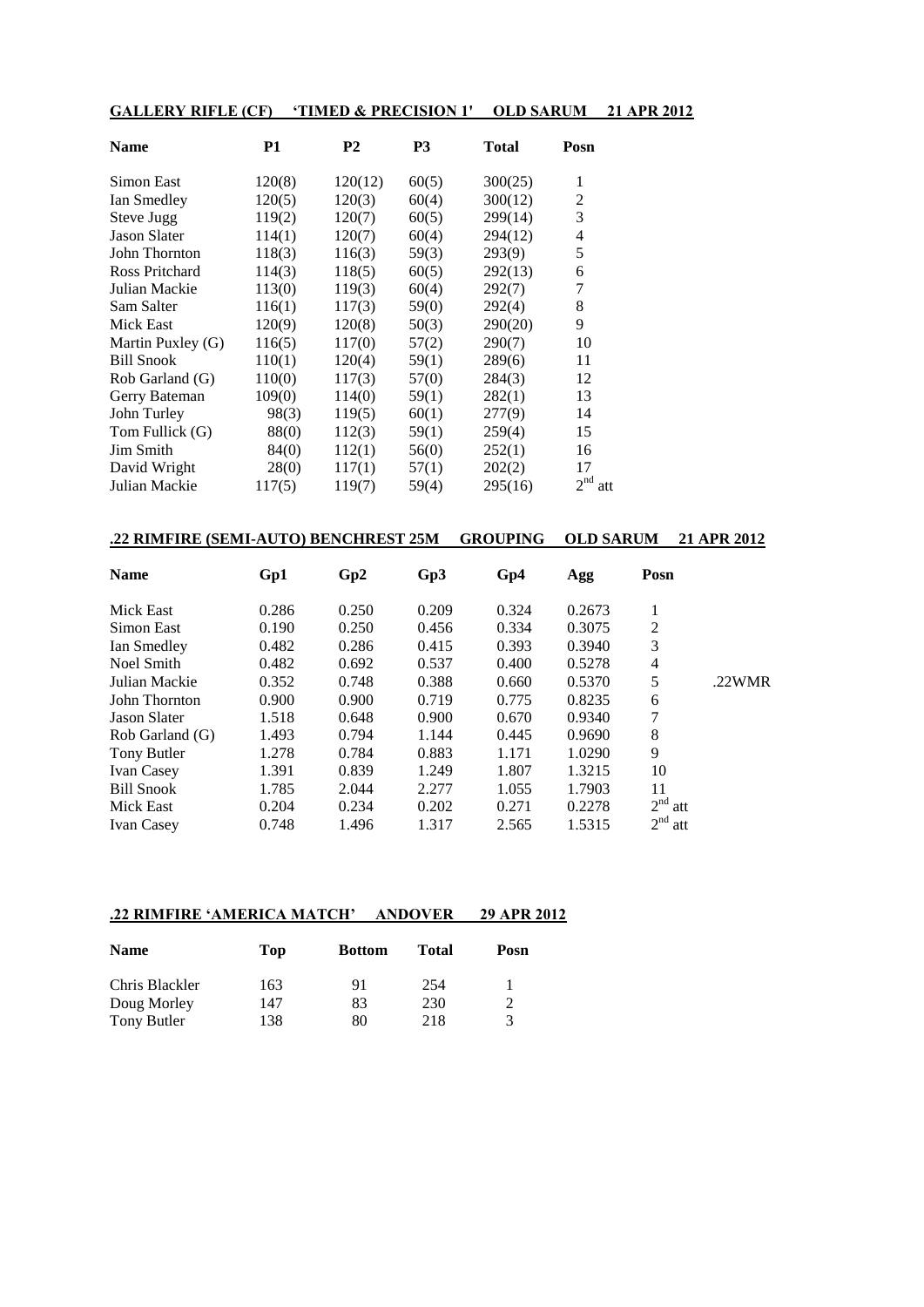#### **.22 RIMFIRE OFFHAND 25M OLD SARUM 5 MAY 2012**

| <b>Name</b>           | <b>Top</b> | <b>Bottom</b> | Total | Posn                   |
|-----------------------|------------|---------------|-------|------------------------|
| Mick East             | 141        | 144           | 285   | 1                      |
| Steve Jugg            | 138        | 140           | 278   | $\overline{2}$         |
| Sam Salter            | 140        | 136           | 276   | 3                      |
| <b>Ross Pritchard</b> | 133        | 142           | 275   | 4                      |
| <b>Ivan Casey</b>     | 134        | 137           | 271   | 5                      |
| Harold Isaac          | 132        | 135           | 267   | 6                      |
| Doug Morley           | 126        | 135           | 261   | 7                      |
| Jim Smith             | 123        | 137           | 260   | 8                      |
| Tony Butler           | 120        | 138           | 258   | 9                      |
| Darren Bennett (G)    | 127        | 126           | 253   | 10                     |
| <b>Steve Winder</b>   | 123        | 128           | 251   | 11                     |
| Noel Smith            | 124        | 126           | 250   | 12                     |
| James Heavey (G)      | 101(16)    | 106(14)       | 207   | 13                     |
| Kevin Sullivan        | 72         | 79            | 151   | 14                     |
| Mick East             | 148        | 146           | 294   | 2 <sup>nd</sup><br>att |

### **.22 RIMFIRE 'MULTI-TARGET' OLD SARUM 5 MAY 2012**

| <b>Name</b>        | P1       | P <sub>2</sub> | P <sub>3</sub> | <b>P4</b> | <b>Total</b> | Posn                   |
|--------------------|----------|----------------|----------------|-----------|--------------|------------------------|
| Mick East          | 28       | 26             | 28             | 28        | 110          | л.                     |
| Sam Salter         | 23       | 24             | 27             | 30        | 104          | $\overline{2}$         |
| Doug Morley        | 23       | 23             | 23             | 25        | 94           | 3                      |
| Ross Pritchard     | 24       | 21             | 27             | 21        | 93           | 4                      |
| Noel Smith         | 22       | 21             | 21             | 27        | 91           | 5                      |
| Rod Cotton (G)     | 22       | 22             | 21             | 24        | 89           | 6                      |
| <b>Ivan Casey</b>  | 25       | 20             | 18             | 24        | 87           |                        |
| Tony Butler        | 21       | 12             | 22             | 20        | 75           | 8                      |
| Jim Smith          | 18       | 19             | 17             | 19        | 73           | 9                      |
| James Heavey (G)   | 20       | 5              | 18             | 25        | 68           | 10                     |
| Steve Jugg         | 26       | 18             | 19             | Retired   | 63           | 11                     |
| Darren Bennett (G) | 21       | $\overline{c}$ | 27             | 12        | 62           | 12                     |
| Harold Isaac       | 21       | 4              | 23             | 10        | 58           | 13                     |
| <b>Steve Jones</b> | $\theta$ | 8              | 9              | 3         | 20           | 14                     |
| Steve Jugg         | 25       | 27             | 23             | 29        | 104          | 2 <sup>nd</sup><br>att |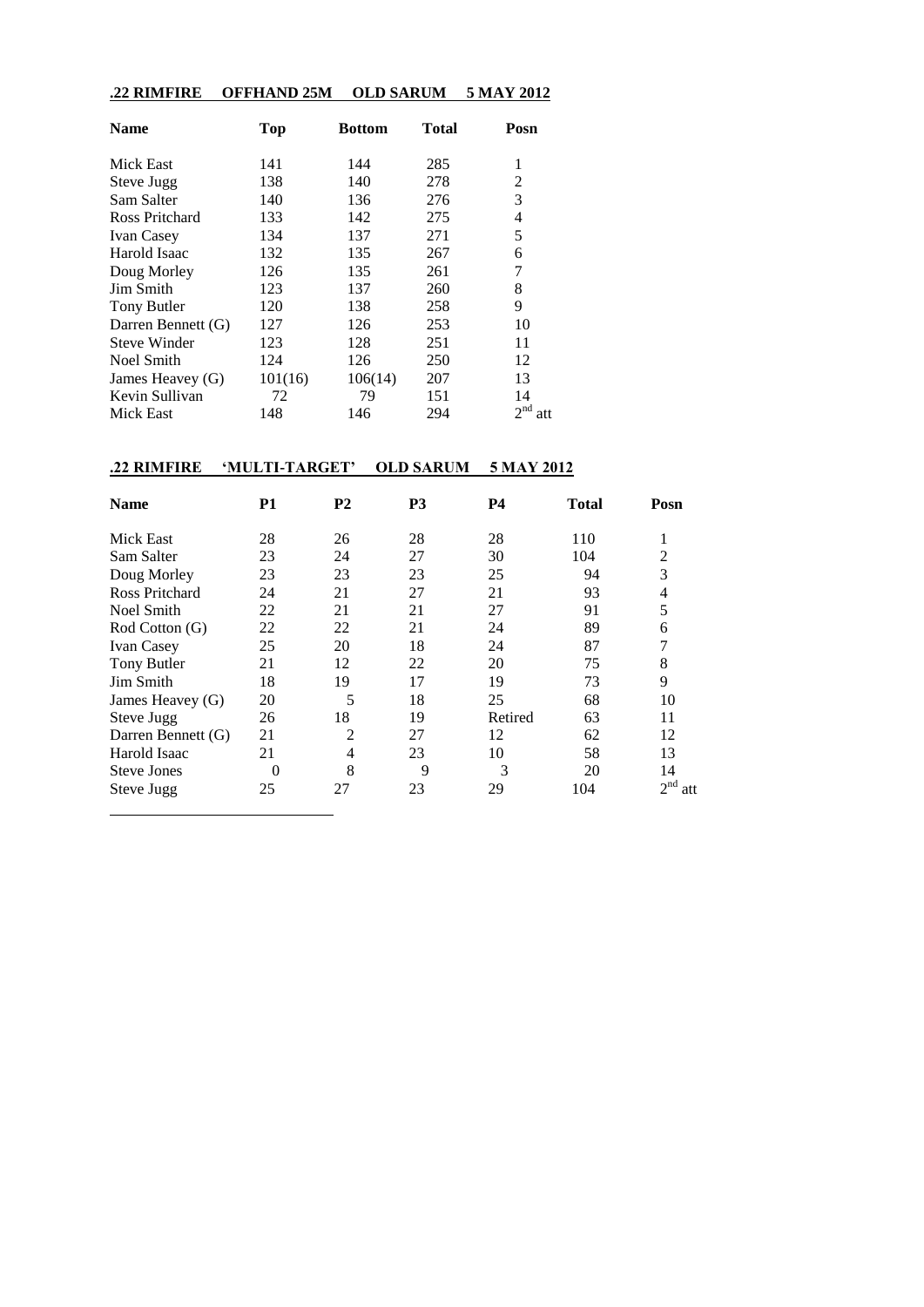### **.22 RIMFIRE BENCHREST GROUPING 25M OLD SARUM 13 MAY 2012**

### **Open Class**

| <b>Name</b>            | <b>Rifle</b>       | Ammo                 | G1    | G <sub>2</sub> | G <sub>3</sub> | G <sub>4</sub> | Agg    | Posn           |
|------------------------|--------------------|----------------------|-------|----------------|----------------|----------------|--------|----------------|
| Pete Smith             | <b>BSA</b> Century | <b>RWS 50</b>        | 0.168 | 0.180          | 0.163          | 0.193          | 0.1760 | 1              |
| Julian Mackie          | Anschutz 54        | <b>RWS 50</b>        | 0.263 | 0.209          | 0.093          | 0.173          | 0.1845 | $\overline{c}$ |
| Ian Smedley            | <b>BSA</b> Century | <b>RWS 50</b>        | 0.288 | 0.195          | 0.144          | 0.242          | 0.2173 | 3              |
| <b>Mick East</b>       | <b>BSA Int Mk2</b> | <b>SK St Plus</b>    | 0.232 | 0.375          | 0.207          | 0.248          | 0.2655 | 4              |
| Tony Butler            | Anschutz 54        | Eley Club            | 0.389 | 0.323          | 0.510          | 0.261          | 0.3708 | 5              |
| Simon Rogers           | Anschutz 54        | Golden Eagle         | 0.477 | 0.310          | 0.514          | 0.259          | 0.3900 | 6              |
| Harold Isaac           | Ruger 10/22        | Geco                 | 0.681 | 0.620          | 0.915          | 0.335          | 0.6378 | $\overline{7}$ |
| Noel Smith             | <b>BRNO</b>        |                      | 0.720 | 0.789          | 0.641          | 0.491          | 0.6603 | 8              |
| Chris Blackler         | Sig 522            | <b>CCI</b>           | 0.815 | 0.702          | 1.502          | 1.513          | 1.1330 | 9              |
| <b>Semi-Auto Class</b> |                    |                      |       |                |                |                |        |                |
| <b>Mick East</b>       | Ruger 10/22        | <b>SK St Plus</b>    | 0.359 | 0.351          | 0.224          | 0.454          | 0.3470 | 1              |
| Ian Smedley            | Colt M4            | <b>RWS 50</b>        | 0.508 | 0.521          | 0.407          | 0.585          | 0.5053 | $\overline{c}$ |
| Pete Smith             | Colt M4            | <b>RWS 50</b>        | 0.603 | 0.719          | 0.302          | 0.467          | 0.5228 | 3              |
| Jon Boughton           | Colt M4            | Mini Mag             | 0.618 | 0.632          | 0.623          | 0.255          | 0.5320 | 4              |
| Harold Isaac           | Ruger $10/22$      | Geco                 | 0.813 | 0.834          | 0.433          | 0.583          | 0.6658 | 5              |
| <b>Richard Clapp</b>   | <b>Ruger 10/22</b> | <b>Eley Standard</b> | 0.624 | 0.754          | 0.713          | 0.638          | 0.6823 | 6              |
| Simon Rogers           | <b>Ruger 10/22</b> | <b>CCI</b> Sub       | 0.804 | 0.709          | 0.671          | 0.866          | 0.7625 | $\sqrt{ }$     |
| Noel Smith             | Ruger 10/22        |                      | 0.651 | 1.283          | 0.647          | 0.767          | 0.8370 | $\,8\,$        |
| Chris Blackler         | Sig 522            | <b>CCI</b>           | 1.030 | 1.052          | 0.786          | 0.507          | 0.8438 | 9              |
| Tony Butler            | Anschutz 525       | Eley Club            | 0.554 | 0.999          | 0.815          | 1.371          | 0.9348 | 10             |
| Chris Dauwalder        | Anschutz 525       | Golden Eagle         | 0.856 | 1.402          | 0.926          | 0.660          | 0.9610 | 11             |
| <b>Jason Slater</b>    | Walther G22        | Geco                 | 0.845 | 1.114          | 1.240          | 1.325          | 1.1310 | 12             |
| <b>Steve Jones</b>     | Sig 522            | <b>CCI</b>           | 1.133 | 2.020          | 1.132          | 1.144          | 1.3573 | 13             |
| Tom Combes             | Remington          | Geco                 | 1.620 | 1.906          | 1.179          | 1.412          | 1.5292 | 14             |
| <b>Bill Snook</b>      |                    | Geco                 | 1.499 | 1.371          | 2.000          | 1.729          | 1.6498 | 15             |
| Jason Vaughan          | Anschutz 525       |                      | 1.028 | 1.861          | 2.874          | 1.478          | 1.8103 | 16             |
| Mick East              | Ruger 10/22        | <b>SK St Plus</b>    | 0.394 | 0.341          | 0.450          | 0.523          | 0.4270 | $2^{nd}$ a     |

att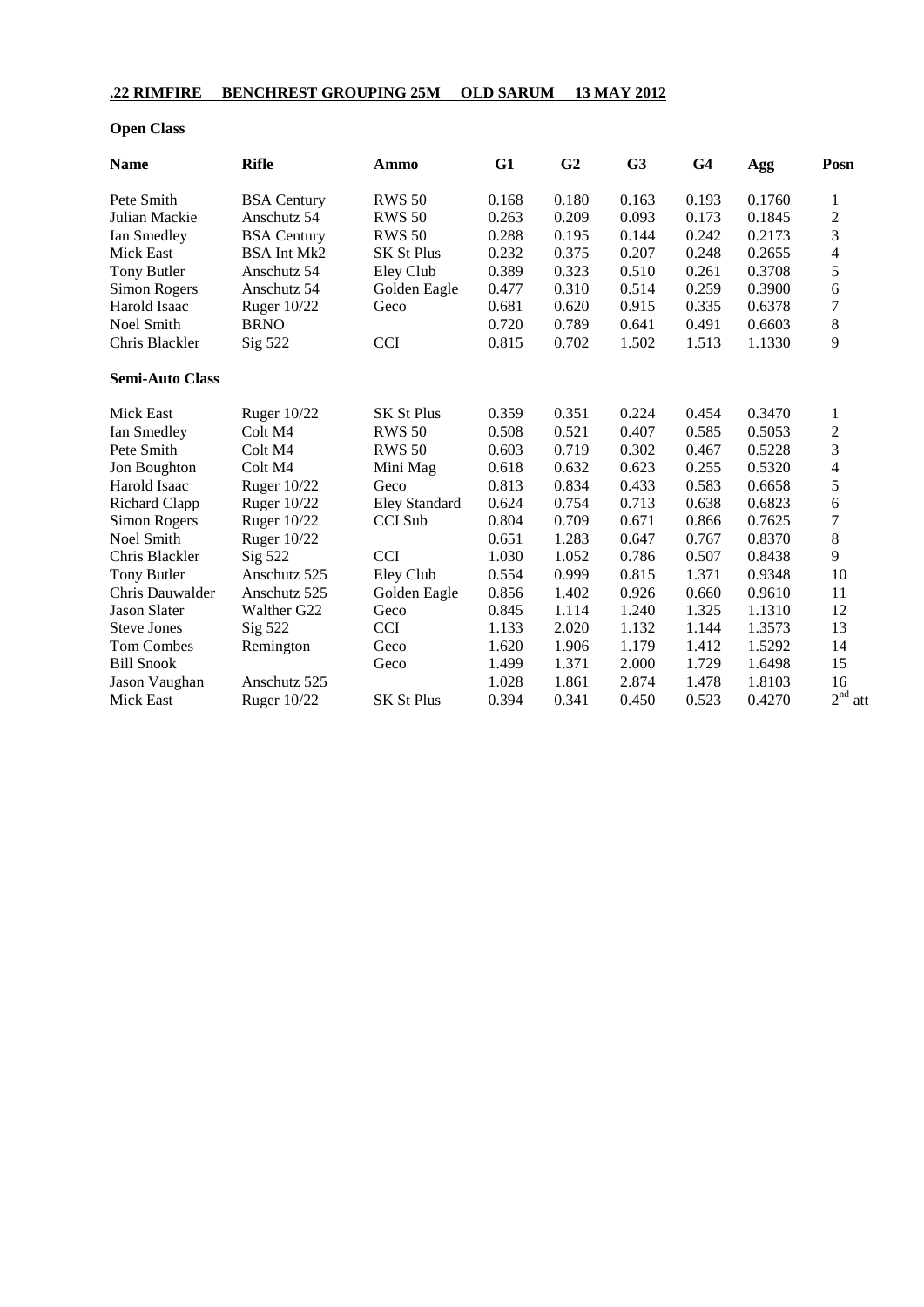#### **GALLERY RIFLE (CF) OFFHAND 25M OLD SARUM 19 MAY 2012**

| <b>Name</b>         | Top | <b>Bottom</b> | <b>Total</b> | Posn |
|---------------------|-----|---------------|--------------|------|
| Mick East           | 141 | 146           | 287          |      |
| Peter Kiy           | 133 | 130           | 263          | 2    |
| Sam Salter          | 117 | 141           | 258          | 3    |
| <b>Jason Slater</b> | 130 | 127           | 257          | $4=$ |
| Ed Warden           | 129 | 128           | 257          | $4=$ |
| Chris Dauwalder     | 117 | 116           | 233          | 6    |
| <b>Ivan Casey</b>   | 115 | 114           | 229          | 7    |
| Harold Isaac        | 116 | 110           | 226          | 8    |
| Noel Smith          | 124 | 101           | 225          | 9    |
| Tony Butler         | 94  | 96            | 190          | 10   |

# **GALLERY RIFLE (CF) AMERICA MATCH OLD SARUM 19 MAY 2012**

| <b>Name</b>         | P1 | <b>P2</b> | P3 | <b>Total</b> | Posn |  |
|---------------------|----|-----------|----|--------------|------|--|
| Mick East           | 96 | 98        | 89 | 283          |      |  |
| <b>Jason Slater</b> | 95 | 75        | 87 | 257          | 2    |  |
| Lloyd Davy          | 84 | 85        | 86 | 255          | 3    |  |
| Sam Salter          | 85 | 84        | 82 | 251          | 4    |  |
| Chris Dauwalder     | 71 | 76        | 77 | 224          | 5    |  |
| Ross Pritchard      | 79 | 75        | 69 | 223          | 6    |  |
| Peter Kiy           | 87 | 61        | 70 | 218          | 7    |  |
| Harold Isaac        | 76 | 71        | 67 | 214          | 8    |  |
| Tony Butler         | 71 | 66        | 73 | 210          | 9    |  |

### **.22 RIMFIRE 'TIMED & PRECISION 1' OLD SARUM 19 MAY 2012**

| <b>Name</b>         | P <sub>1</sub> | P <sub>2</sub> | <b>P3</b> | Total   | Posn                   |
|---------------------|----------------|----------------|-----------|---------|------------------------|
| Mick East           | 120(9)         | 120(5)         | 60(2)     | 300(16) | 1                      |
| Sam Salter          | 117(3)         | 115(3)         | 59(2)     | 291(8)  | 2                      |
| Noel Smith          | 117(3)         | 117(2)         | 49(2)     | 283(7)  | 3                      |
| <b>Jason Slater</b> | 111(2)         | 115(3)         | 56(1)     | 282(6)  | 4                      |
| <b>Jim Smith</b>    | 110(1)         | 114(2)         | 56(0)     | 280(3)  | 5                      |
| Lloyd Davy          | 111(1)         | 111(2)         | 56(1)     | 278(4)  | 6                      |
| Chris Dauwalder     | 117(2)         | 105(2)         | 55(1)     | 277(5)  | 7                      |
| Tony Butler         | 107(1)         | 114(1)         | 56(0)     | 277(2)  | 8                      |
| Peter Kiy           | 107(0)         | 114(4)         | 51(0)     | 272(4)  | 9                      |
| Ross Pritchard      | 83(0)          | 114(1)         | 58(1)     | 255(2)  | 10                     |
| Harold Isaac        | 113(2)         | 17(0)          | 9(0)      | 139(2)  | 11                     |
| Sam Salter          | 113(1)         | 117(2)         | 59(3)     | 289(6)  | 2 <sup>nd</sup><br>att |
| Harold Isaac        | 110(1)         | 115(1)         | 58(2)     | 283(4)  | 2 <sup>nd</sup><br>att |